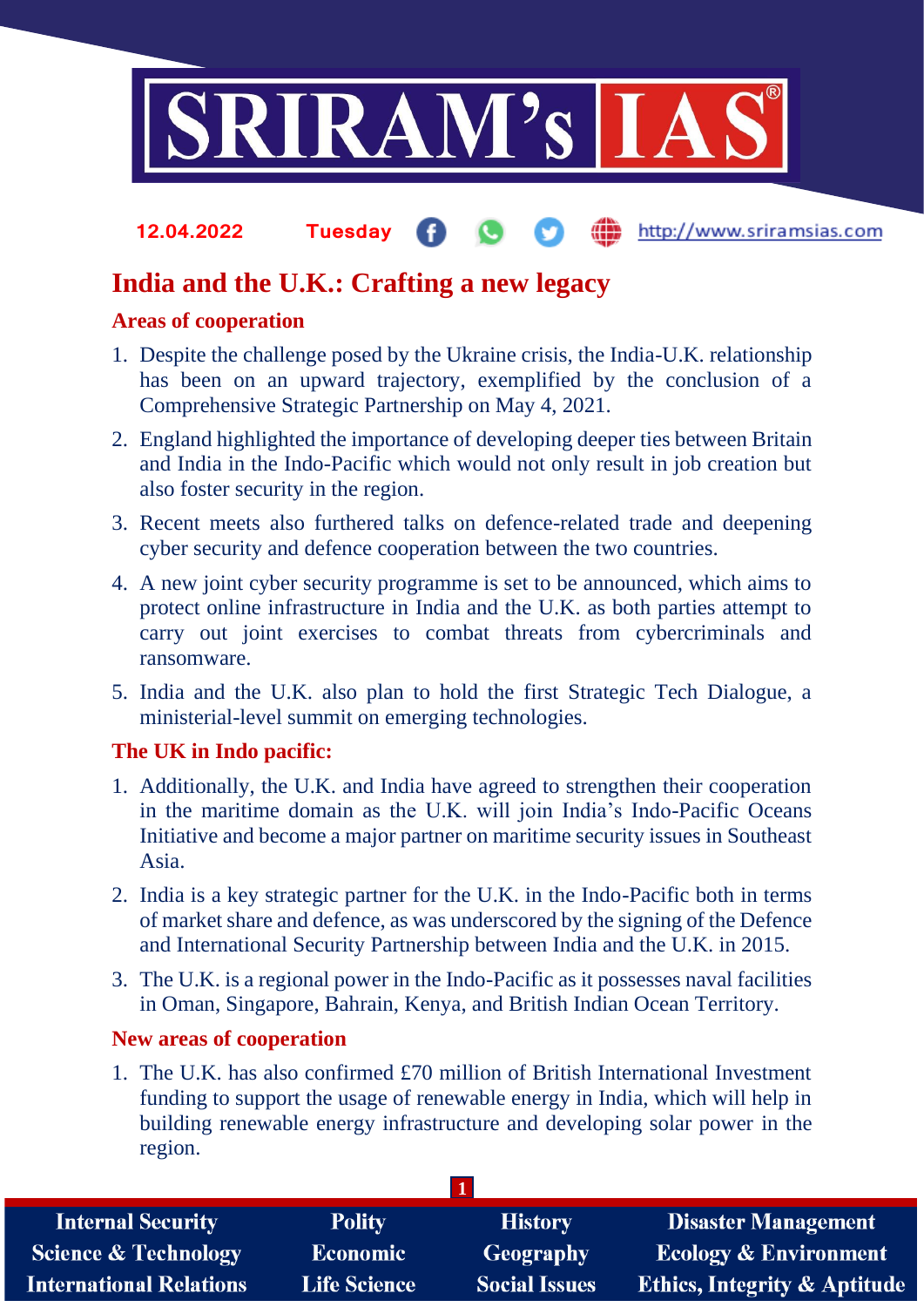

- http://www.sriramsias.com **12.04.2022 Tuesday**
- 2. For Britain, a successful conclusion of an FTA with India would provide a boost to its 'Global Britain' ambitions as the U.K. has sought to expand its markets beyond Europe since Brexit.
- 3. Britain has been trying to seize opportunities in the growing economies of the Indo-Pacific to cement its place on the global stage as a serious global actor.

### **A unique moment**

As India seeks to carve out a new role for itself in the evolving global order as a 'leading power' and the U.K. recalibrates its strategic outlook post-Brexit, this is a unique moment in India-U.K. ties.

## **State of adolescent learning**

ASER highlights the dismal picture of online education

### **Universal Enrolment:**

- 1. Over the last few decades in India, there has been a massive government drive to push for universal enrolment, extending to secondary as well as primary school children.
- 2. Successive Annual Status of Education Reports (ASER) have shown that this drive has been largely successful for both age groups, with high enrolment rates even during the pandemic.
- 3. Despite two years of COVID-related school closures, the increase in unenrolled 11–14-year-olds has been marginal, while the number of out-ofschool 15–16-year-olds has actually fallen, for both boys and girls.
- 4. This indicates that schools have been able to retain children beyond primary school. This is remarkable, because children are now enrolled beyond the age of compulsory education, and enrolment rates show almost no gender disparity. But enrolment is only one piece of the puzzle.

#### **Absence of formal learning**

1. Although efforts have been made by parents, teachers and governments, learning at home through online education during the pandemic has been far from successful for these children. ASER 2020 and 2021 brought to light a dismal picture of access to technology-based learning resources.

| <b>Internal Security</b>        | <b>Polity</b>       | <b>History</b>       | <b>Disaster Management</b>              |  |  |  |
|---------------------------------|---------------------|----------------------|-----------------------------------------|--|--|--|
| <b>Science &amp; Technology</b> | <b>Economic</b>     | <b>Geography</b>     | <b>Ecology &amp; Environment</b>        |  |  |  |
| <b>International Relations</b>  | <b>Life Science</b> | <b>Social Issues</b> | <b>Ethics, Integrity &amp; Aptitude</b> |  |  |  |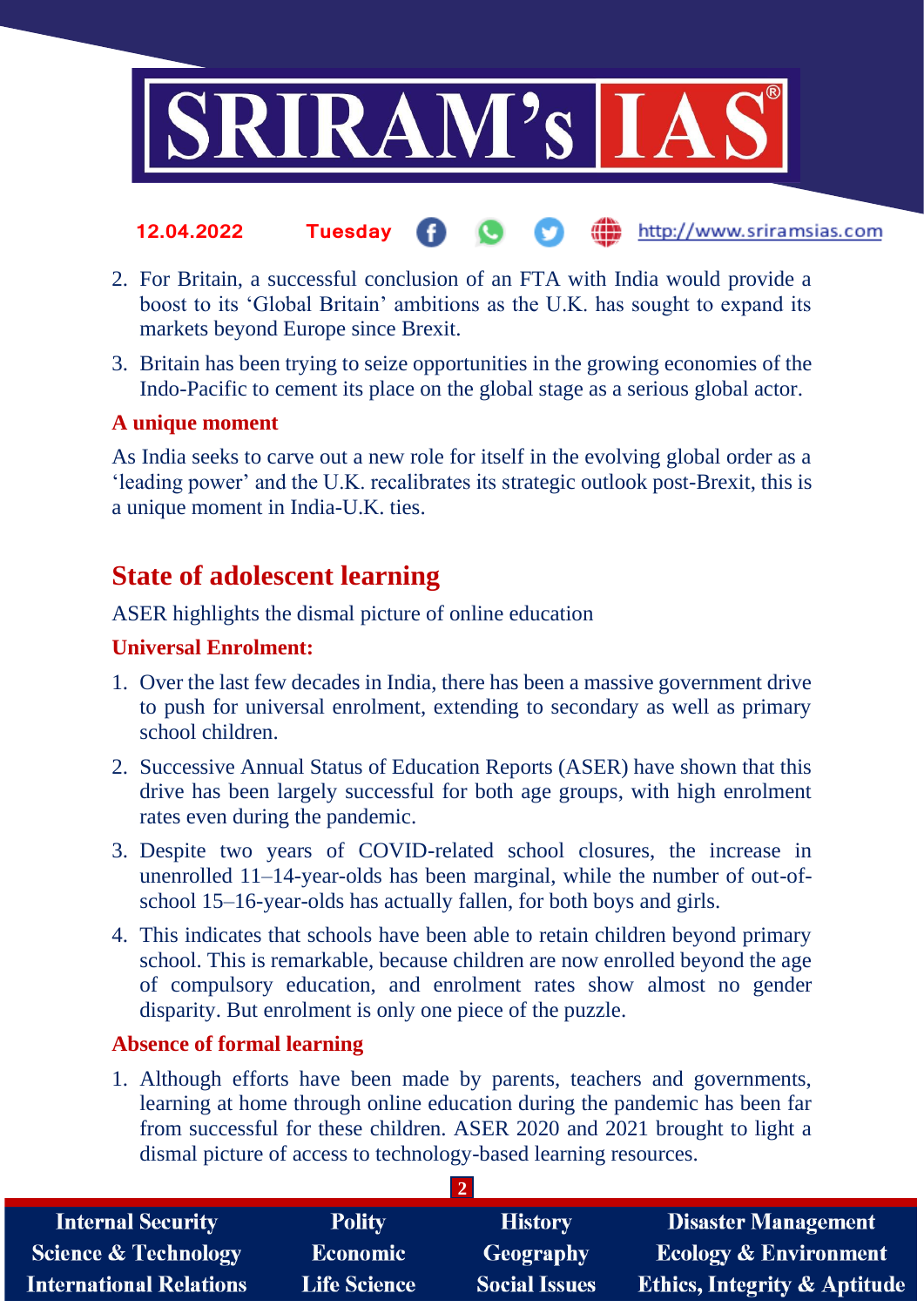

- the http://www.sriramsias.com **12.04.2022 Tuesday**
- 2. Even though over 70% of children in Classes IX to XII had a smartphone at home, only about 35% of them could use it for studies at all times, while 17% could not use it at all. In the absence of formal schooling, family members often assumed the task of teaching.
- 3. The ASER reports show adolescents did not fare well older children received less learning support than younger ones.
- 4. Additionally, some children especially older girls faced competing demands due to financial stress and increased requirement of care work at home.

#### **Care burden on girl child affected education:**

- 1. Even in 2017, ASER had reported that almost 90% of female youth aged 14- 18 did housework on a daily basis, compared to three-fourths of male youth.
- 2. According to the Building Back Better report by UNICEF, school closures exacerbated girls' and women's unpaid care work, limiting the time available to learn at home.
- 3. During COVID-19, girls might have had to replace the work done by the missing caregiver, or simply because of gendered expectations. ASER 2021 data hints at the same.
- 4. When asked if any child in the household above 12 years of age had started helping out more with household chores since the lockdown, almost twothirds of the respondents reported in the affirmative.
- 5. In all age categories, girls were more likely than boys to be taking on this additional burden. For example, about three-quarters of 15-year-old girls had started helping out more with chores since the lockdown, a figure which was more than 10 percentage points higher than 15-year-old boys.

#### **Gender disparity**

1. Gender disparity at home may have been aggravated in the pandemic, but it is not new. ASER 2017 had found that 14–18-year-old youth's aspirations were gendered, with most male youth mentioning 'Army/Police' and 'Engineer', while female youth preferred 'Teacher' and 'Doctor/Nurse' as their occupation.

| 137                             |                     |                      |                                         |  |  |
|---------------------------------|---------------------|----------------------|-----------------------------------------|--|--|
| <b>Internal Security</b>        | <b>Polity</b>       | <b>History</b>       | <b>Disaster Management</b>              |  |  |
| <b>Science &amp; Technology</b> | Economic            | <b>Geography</b>     | <b>Ecology &amp; Environment</b>        |  |  |
| <b>International Relations</b>  | <b>Life Science</b> | <b>Social Issues</b> | <b>Ethics, Integrity &amp; Aptitude</b> |  |  |